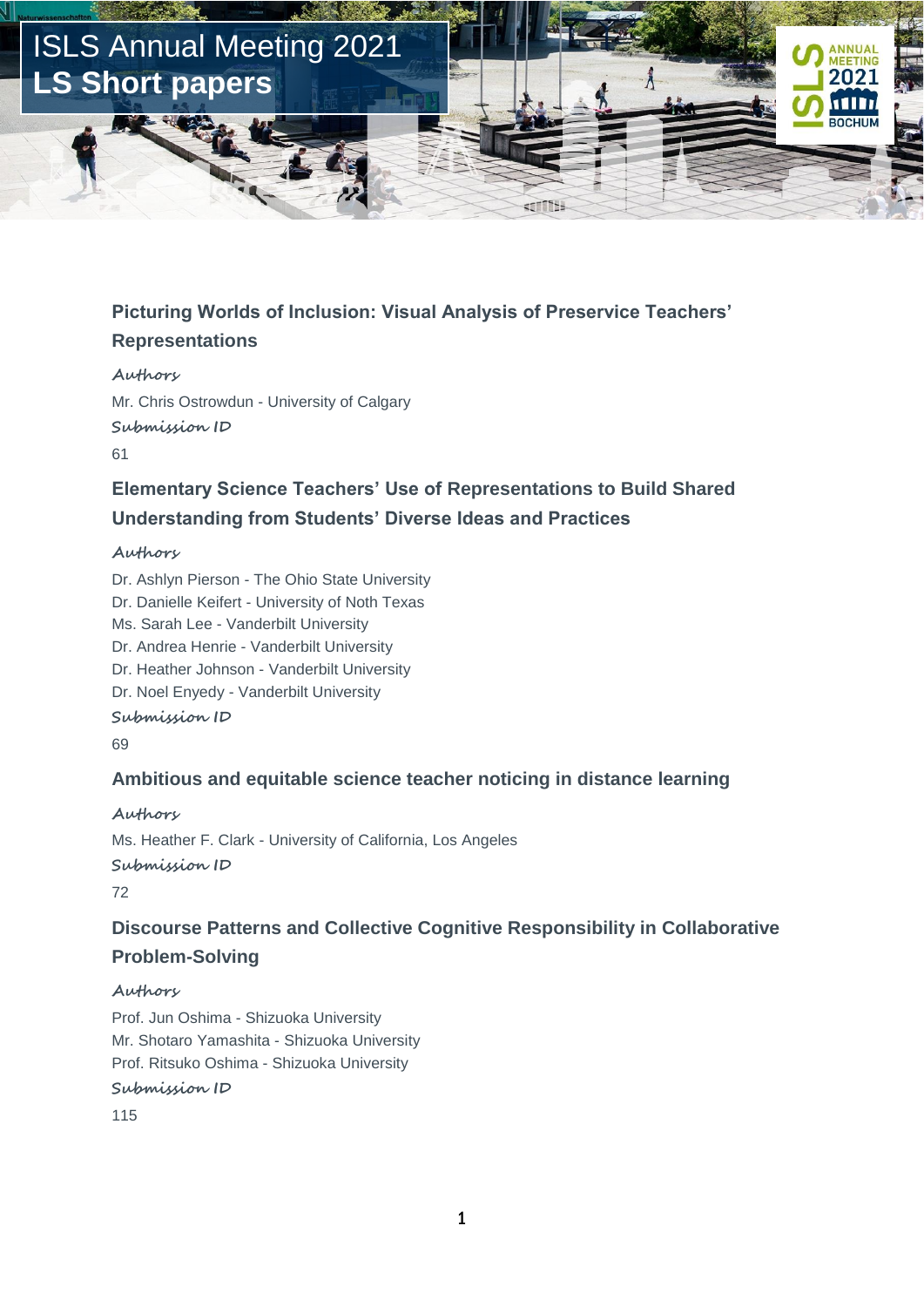# **Instructional Design, Situational Interest, and User Experience: Applications of Learning Experience Design to Promote Children's Online Engagement**

### **Authors**

Mr. Joseph Wong - University of California, Irvine Ms. Natalie Au Yeung - University of California, Irvine Ms. Bella Lerner - University of California, Irvine Dr. Lindsey Richland - University of California, Irvine **Submission ID**

120

# **Feedback in the Wild: Discrepancies Between Academics' and Students' Views on the Intended Purpose and Desired Type of Feedback**

### **Authors**

Dr. Martin Van Boekel - University of Minnesota Ms. Shelby Weisen - University of Minnesota Ms. Ashley Hufnagle - University of Minnesota **Submission ID** 127

### **Representational Fluency of Angle during an Educational Robotics Task**

### **Authors**

Dr. Amber Simpson - Binghamton University--SUNY Ms. Nihal Katirci - University of Maryland, College Park Ms. Ekta Shokeen - University of Maryland, College Park Ms. Janet Shufor Bih Epse Fofang - University of Maryland, College Park Dr. Caro Williams-Pierce - University of Maryland, College Park **Submission ID**

137

# **Toward a Conceptual Framework for Practical Measurement as Organizational Structure**

### **Authors**

Dr. Eleanor Anderson - University of Pittsburgh Dr. Jennifer Richards - Northwestern University **Submission ID** 147

# **Knowledge Creation Analytics for Jigsaw Instruction: Temporal Socio-Semantic Network Analysis**

### **Authors**

Dr. Ayano Ohsaki - Advanced Institute of Industrial Technology Prof. Jun Oshima - Shizuoka University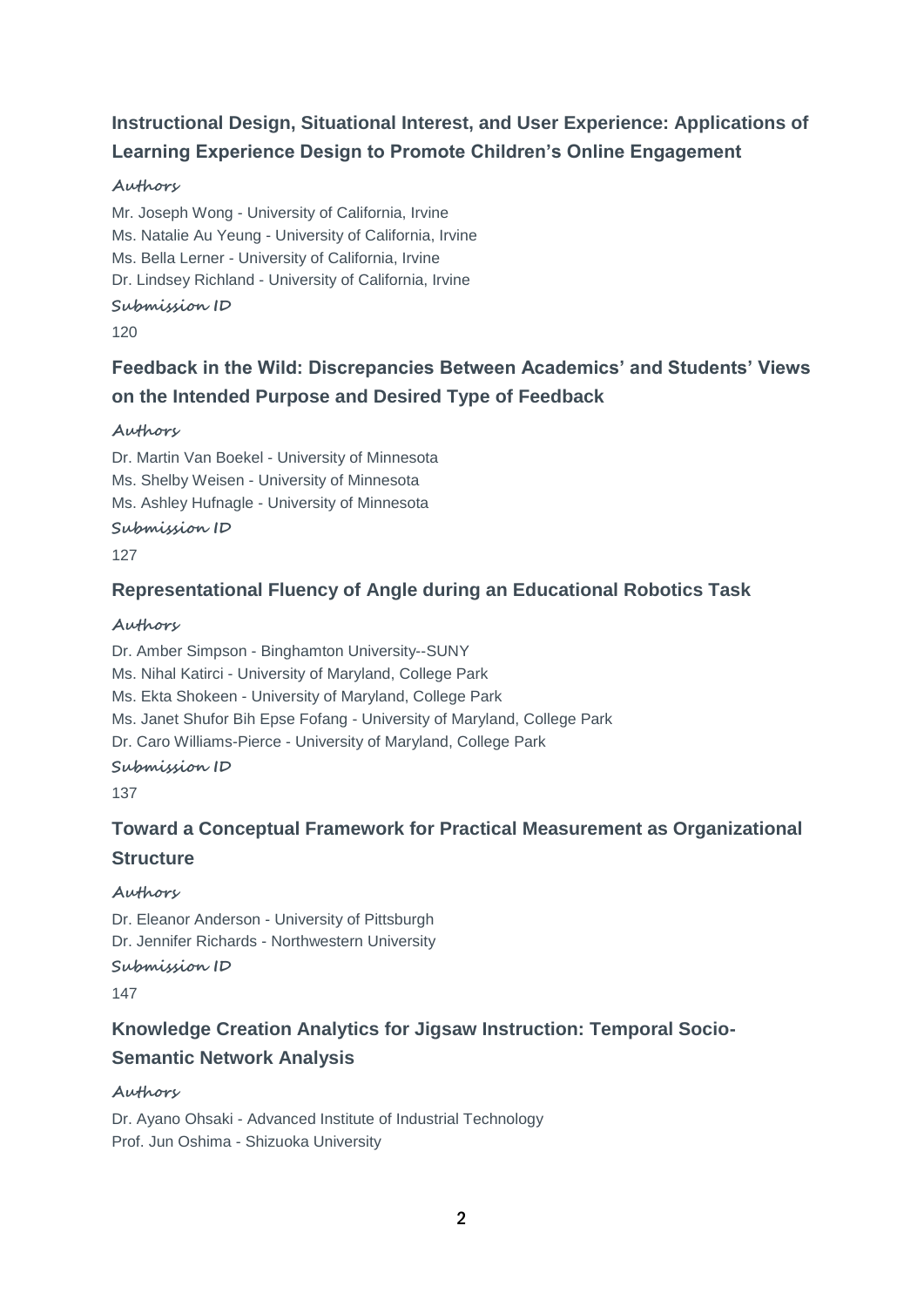#### **Submission ID**

171

### **Understanding Goals, Pedagogical Frameworks, and Relationships in Community-based Participatory Design**

#### **Authors**

Ms. Phebe Chew - University of California, Irvine Ms. Yiwen Lin - University of California, Irvine Ms. Vanessa Bermudez - University of California, Irvine Dr. Andres Bustamante - University of California, Irvine Dr. June Ahn - University of California, Irvine **Submission ID**

187

### **Identifying Research-Practice Tensions and Belief Shifts through Co-Design Processes**

#### **Authors**

Ms. Areej Mawasi - Arizona State University Dr. Ruth Wylie - Arizona State University Mrs. Wisal Ganaiem - Al-Rowad for Science and Technology Dr. Masaood Ganaiem - Al-Rowad for Science and Technology **Submission ID** 198

### **Conceptualizing Critical Game Design as a Method to Engage Youth with Critical STEM**

#### **Authors**

Ms. Areej Mawasi - Arizona State University Dr. Elisabeth R. Gee - Arizona State University

#### **Submission ID**

199

### **Community of Practice in a physics department: double-majored students' perspectives**

#### **Authors**

Ms. Hien Khong - Kansas State University Ms. Shams El-Adawy - Kansas State University Dr. Eleanor C Sayre - Kansas State University **Submission ID**

205

### **Reconciling Structuring Collaboration and Student Agency**

#### **Authors**

Dr. Moegi Saito - The University of Tokyo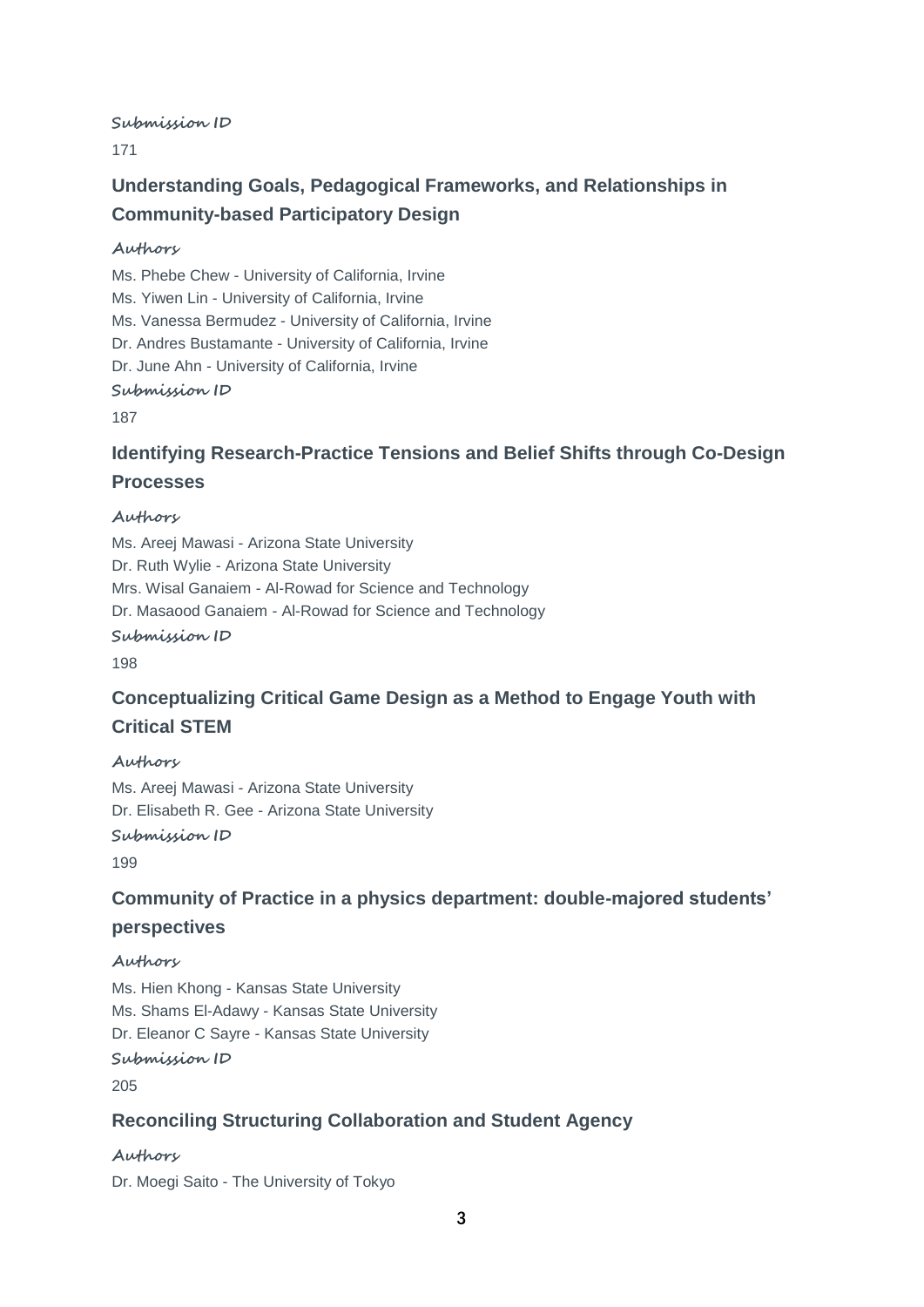Mr. Shinya Iikubo - The University of Tokyo Prof. Hajime Shirouzu - National Institute for Educational Policy Research **Submission ID** 210

# **Probing Biology Teachers' Disciplinary Literacy Through Their Adaptation of a Research Article**

#### **Authors**

Dr. Moriah Ariely - Weizmann Institute of Science Prof. Ravit Duncan - Rutgers University Prof. Anat Yarden - Weizmann Institute of Science **Submission ID**

215

# **What Can Automated Analysis of Large-Scale Textual Data Teach Us about the Cultural Resources that Students Bring to Learning?**

**Authors**

Ms. Raquel Coelho - Stanford university Ms. Alden McCollum - New York University **Submission ID**

222

### **The Inseparability of Identity and Knowledge Construction in Humanistic Knowledge Building Communities**

#### **Authors**

Mrs. Liat Rahmian - University of Haifa Dr. Yotam Hod - University of Haifa **Submission ID** 228

**"Let's Talk About Election 2020": Quantitative Civic Literacies of Solidarity and Critique in an Online Digital Network**

#### **Authors**

Dr. Emma Gargroetzi - University of Texas at Austin Dr. Lynne Zummo - University of Utah Dr. Antero Garcia - Stanford university Ms. Emma Bene - Stanford university **Submission ID** 233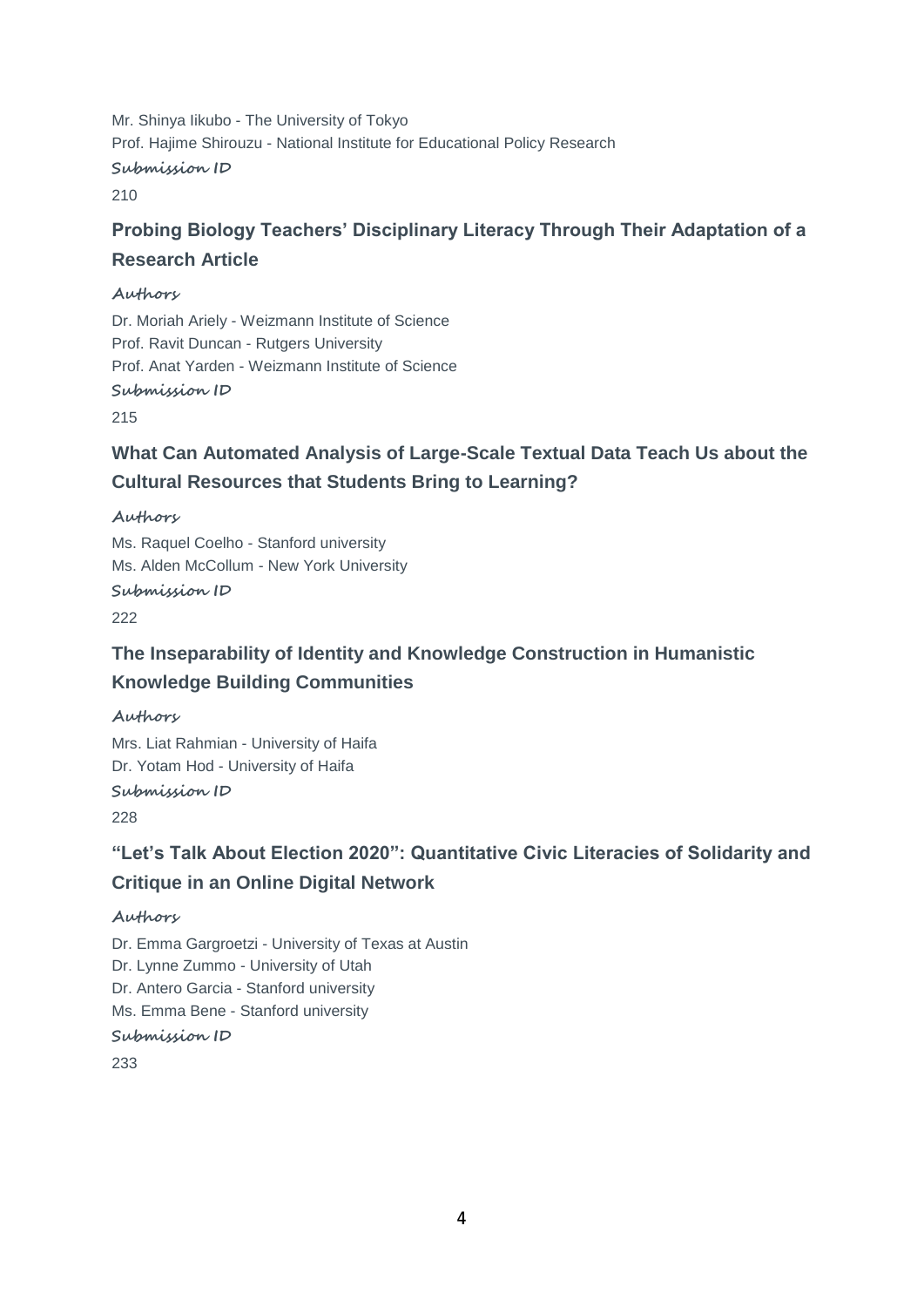# **Encountering Uncertainty and Learning to "Try and Try and Try": The Development of Teachers' Perseverance Within Science**

### **Authors**

Dr. Shannon Davidson - Florida State University Dr. Lama Jaber - Florida State University Dr. Sherry Southerland - Florida State University **Submission ID** 268

### **Agency and Expressivity in Programming Play**

### **Authors**

Ms. Selena Steinberg - Vanderbilt University Dr. Melissa Gresafli - Vanderbilt University

**Submission ID**

271

### **Interactions with Peers on the Path to Math Success**

### **Authors**

Dr. Nikki Lobczowski - Carnegie Mellon University Ms. Elise Morton - Georgia Institute of Technology Dr. J. Elizabeth Richey - Carnegie Mellon University Dr. Kevin Jarbo - Carnegie Mellon University Dr. Kenneth Koedinger - Carnegie Mellon University

**Submission ID**

301

# **Developing Social Empathy Through Human-Centered Design: The Iterative Journey of Designing an Instructional Booklet for Pre-Service Teachers**

**Authors**

Ms. Carrie L. James - University of Illinois Urbana-Champaign Dr. Saadeddine Shehab - University of Illinois Urbana-Champaign Ms. Gail Rost - University of Illinois Urbana-Champaign **Submission ID** 304

# **Ideologies, Teacher Discourse, and Language Learning in the Elementary Science Classroom**

**Authors** Ms. Bethany Daniel - Vanderbilt University **Submission ID** 305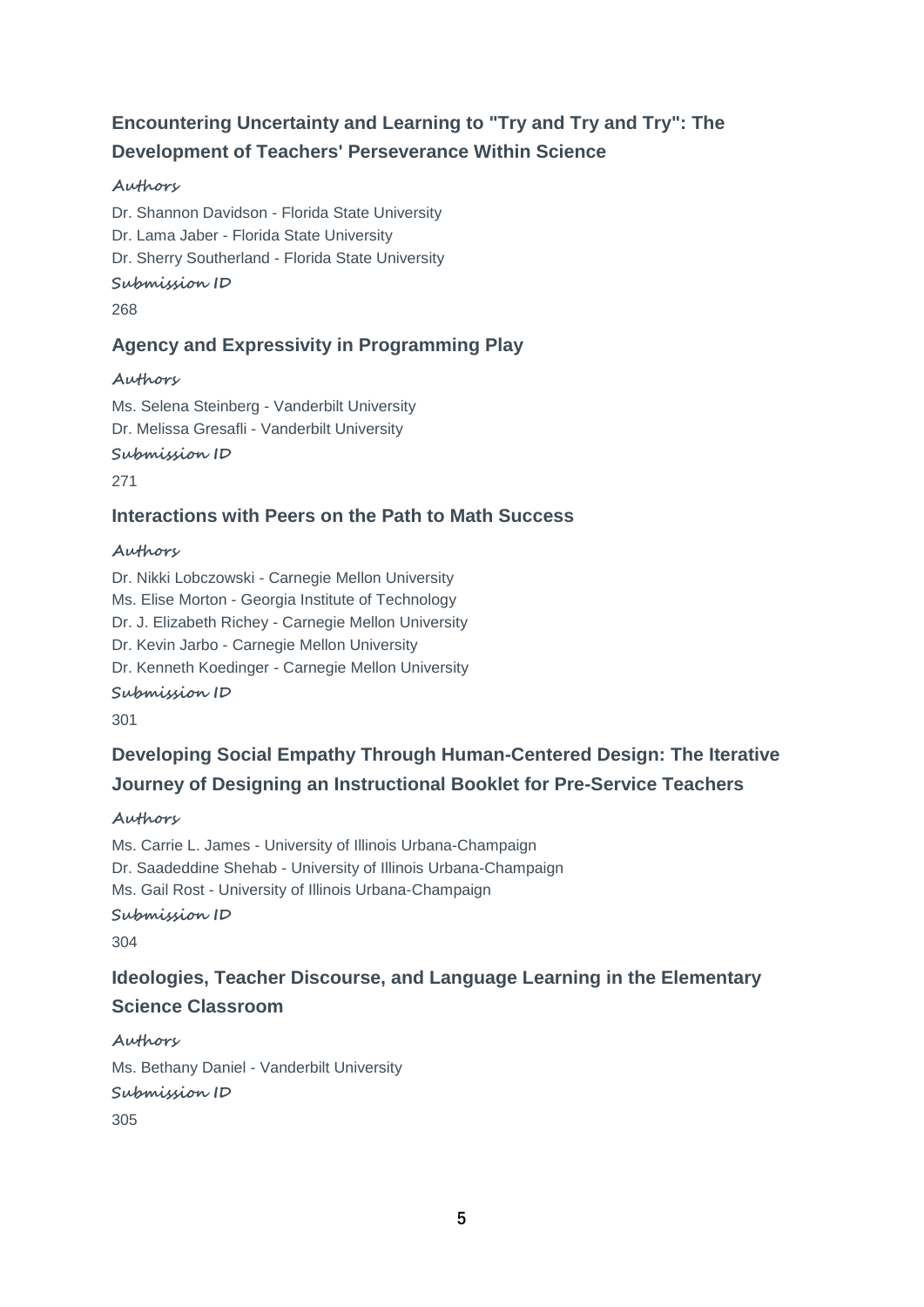# **CS1 Student Assessments of Themselves Relative to Others: The Role of Self-Critical Bias and Gender**

### **Authors**

Ms. Jamie Gorson - Northwestern University Dr. Eleanor O'Rourke - Northwestern University **Submission ID**

311

# **Understanding Students' Representations of Mechanism through Modeling Complex Aquatic Ecosystems**

#### **Authors**

Mr. Zachary Ryan - Indiana University Dr. Joshua Danish - Indiana University Dr. Cindy Hmelo-Silver - Indiana University

#### **Submission ID**

332

# **Scaffolding Multiple Document Comprehension: Students' Representations of Documents Models**

### **Authors**

Mrs. Danna Tal-Savir - University of Haifa Dr. Sarit Barzilai - University of Haifa Mr. Fayez Abed - University of Haifa Dr. Shiri Mor-Hagani - University of Haifa Dr. Asnat R. Zohar - University of Haifa **Submission ID**

345

### **Computational Thinking as a Context for Ambitious Math Instruction**

### **Authors**

Ms. Margaret Walton - University of Maryland, College Park Dr. Janet Walkoe - University of Maryland, College Park **Submission ID** 355

### **Learning with and through Evaluation as Social Practice**

### **Authors**

Dr. Joanna Weidler-Lewis - Colby College Mr. Jimmy Frickey - Trent University **Submission ID** 357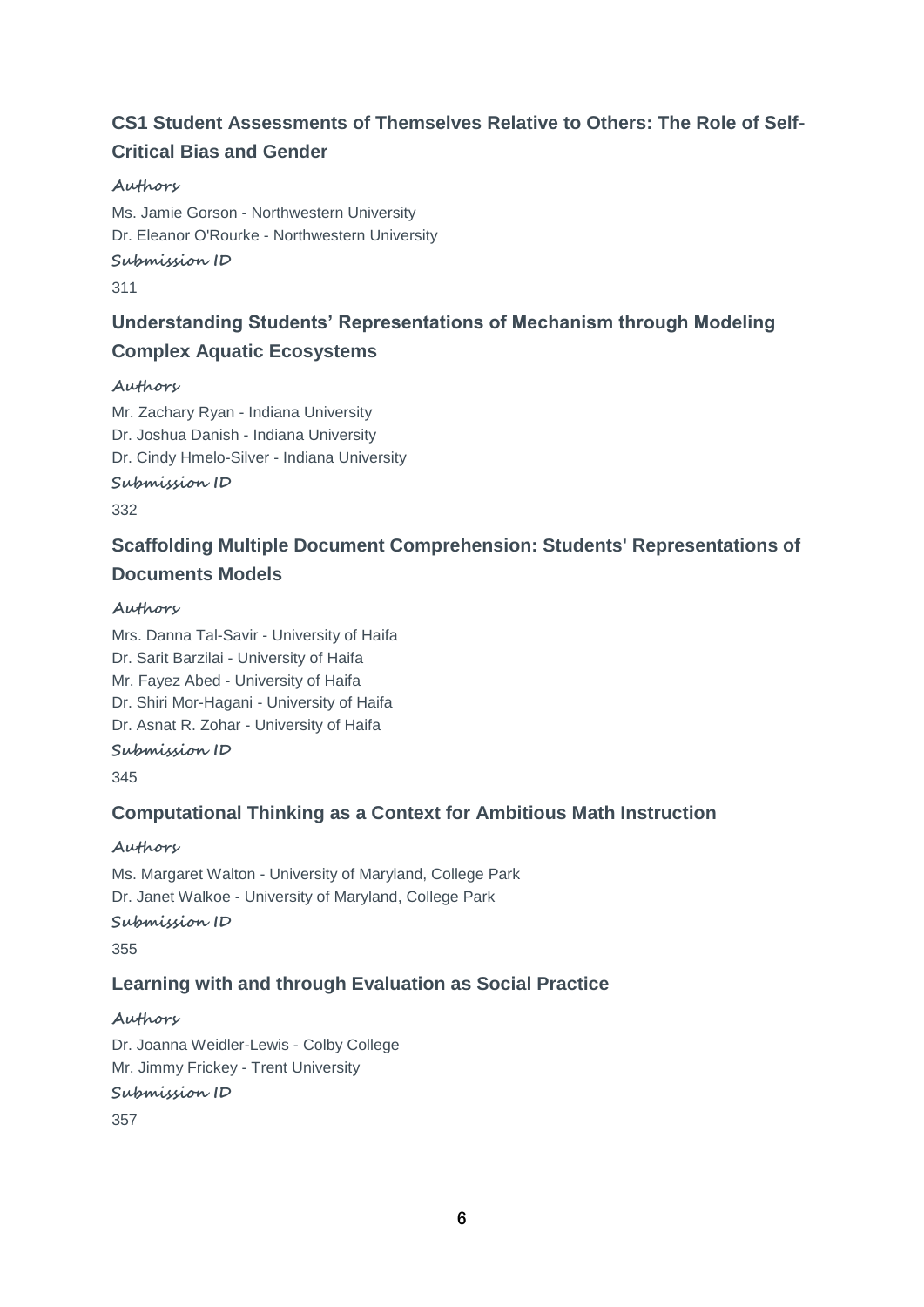# **Modeling Unstructured Data: Teachers as Learners and Designers of Technology-enhanced Artificial Intelligence Curriculum**

#### **Authors**

Ms. Cansu Tatar - North Carolina State University Mr. Michael Miller Yoder - Carnegie Mellon University Ms. Madeline Coven - North Carolina State University Dr. Kenia Wiedemann - Concord Consortium Dr. Jie Chao - Concord Consortium Mr. William Finzer - Concord Consortium Dr. Shiyan Jiang - North Carolina State University Prof. Carolyn Rosé - Carnegie Mellon University **Submission ID**

358

# **Zooming In: Exploring the Construction of Professional Vision in Teachers' Reflection with Visualizations of Classroom Discourse**

#### **Authors**

Dr. Andrea Gomoll - UC San Dr. Sherice Clarke - University of California San Diego Dr. Katherine Dennis - UC San Diego

**Submission ID**

368

### **"It's Working - We're Bosses" – A Study of Contentious Moments of Learning, Identity and Power in the Context of a Coding Project**

#### **Authors**

Dr. Jrène Rahm - University of Montreal Ms. Ferdous Touioui - University of Montreal

#### **Submission ID**

369

### **The unexamined influence: An object's perceived gender on spatial reasoning skills in girls**

#### **Authors**

Dr. Anna Keune - University of California Dr. Julio Zambrano-Gutierrez - Fundação Getulio Vargas Dr. Anthony Phonethibsavads - University of California, Irvine Dr. Kylie Peppler - University of California, Irvine **Submission ID**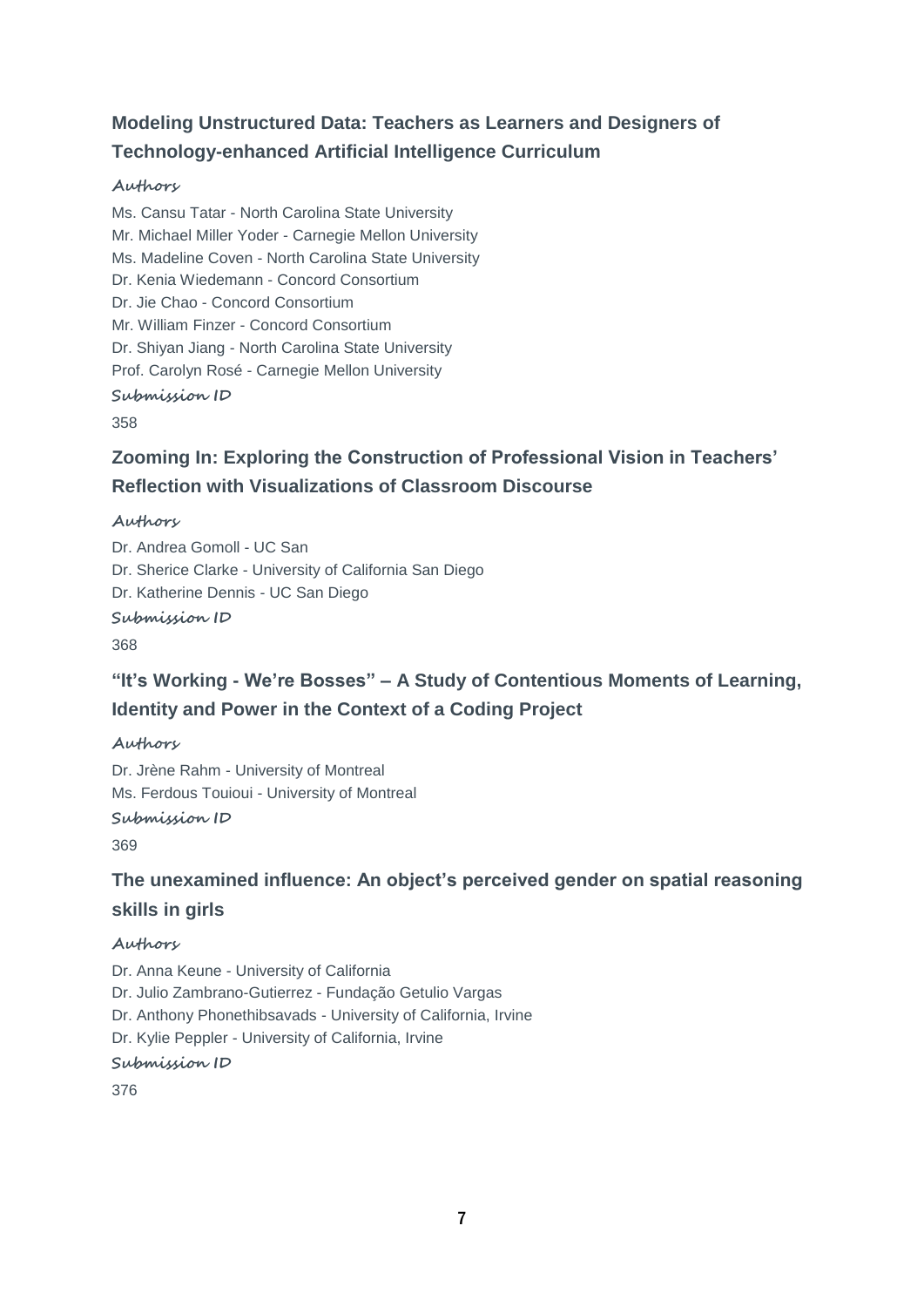# **Concepts and Conceptual Practices in Teaching: Identifying Teachers Functional Concerns in Inquiry-Based Mathematics Intervention Courses**

#### **Authors**

Dr. Lara Jasien - CPM Educational Program **Submission ID** 379

### **Supporting Third Graders' Use of Subroutines in Programming through Play Versus Worked Examples**

#### **Authors**

Mr. Sezai Kocabas - Purdue University Prof. Laura Bofferding - Purdue University **Submission ID** 390

### **Multimodal Generalizing in a Mathematical Videogame**

#### **Authors**

Dr. Caro Williams-Pierce - University of Maryland, College Park Dr. Muhammed Fatih Dogan - Adiyaman University Dr. Amy B. Ellis - University of Georgia **Submission ID** 396

### **Centering Praxis in Design-Based Research: Insights from an Informal STEM Research Practice Partnership**

### **Authors**

Ms. Stephanie Hladik - University of Calgary Dr. Marie-Claire Shanahan - University of Calgary Dr. Pratim Sengupta - University of Calgary **Submission ID**

406

### **Proposing a Framework for Analyzing Metadiscourse in Dialogic Science Classrooms**

### **Authors**

Dr. Mon-Lin (Monica) Ko - University of Illinois at Chicago Dr. Melissa Luna - West Virginia University **Submission ID**

412

### **Review of Design Assessment in STEM and Design Education**

### **Authors**

Prof. Douglas Clark - University of Calgary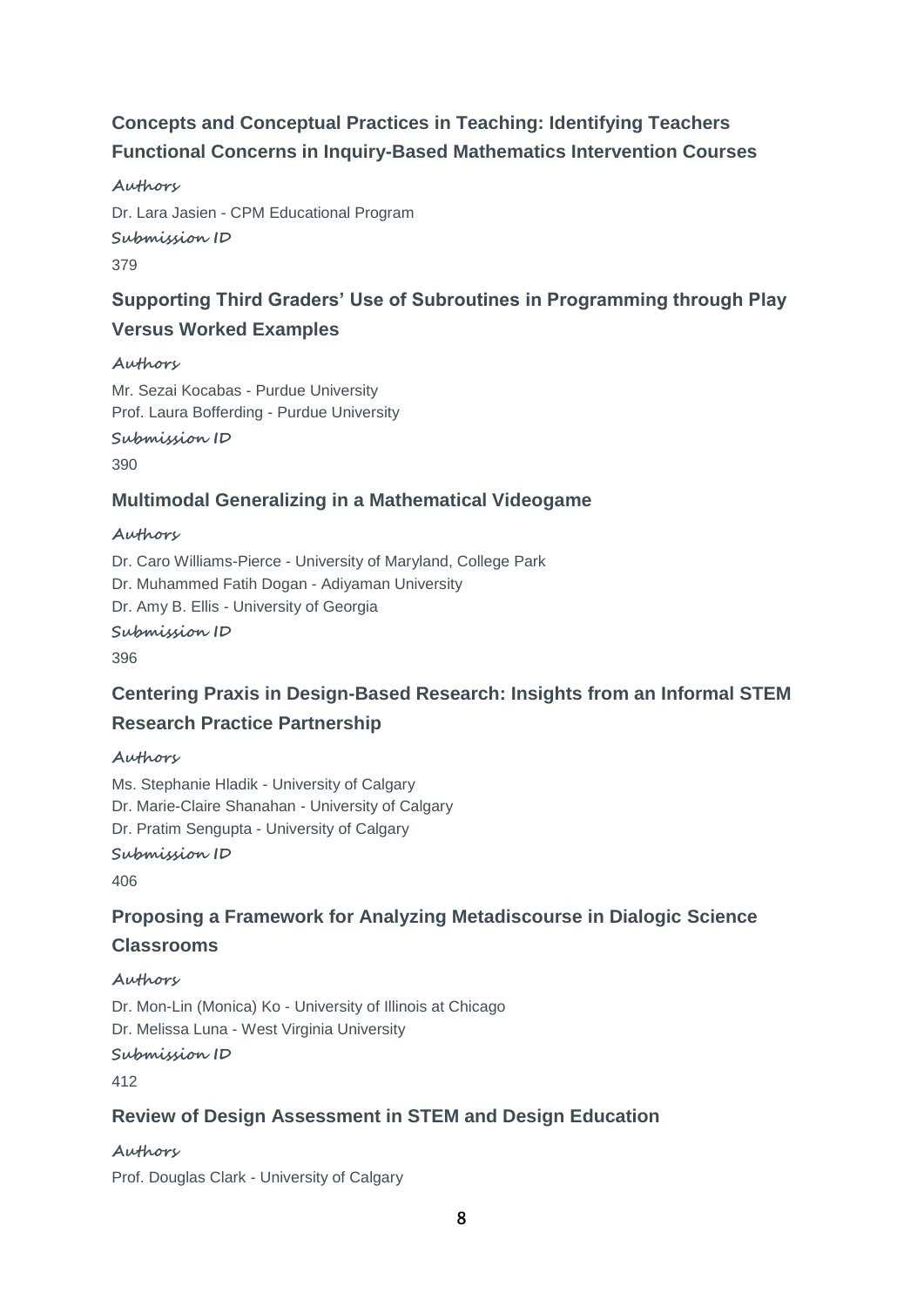Mr. Chris Ostrowdun - University of Calgary Mr. Stefan Rothschuh - University of Calgary Prof. Senay Purzer - Purdue University

**Submission ID**

415

# **Contributions of a Situative Perspective on Motivation in the Learning Sciences: Theorizing Motivation for Youth Voice & Equity**

#### **Authors**

Prof. Karlyn Adams-Wiggins - Portland State University Dr. Gavin Tierney - California State University, Fullerton

**Submission ID**

416

### **Investigating the Nature of Learners' Feedback Seeking Actions and its Role in the Development of Representational Competence**

**Authors**

Mr. Narasimha Swamy - Indian Institute of Technology Bombay Dr. Chandan Dasgupta - Indian Institute of Technology Bombay

**Submission ID**

434

# **Analysis of Co-designed Biology Units Integrated with Computational Thinking Activities**

### **Authors**

Mr. Sugat Dabholkar - Northwestern University Dr. Amanda Peel - Northwestern University Mr. Delan Hao - Northwestern University Mr. Jacob Kelter - Northwestern University Prof. Michael Horn - Northwestern University Prof. Uri Wilensky - Northwestern University **Submission ID**

437

### **Pre-Service Teachers' Argumentations in the Context of Assessment**

### **Authors**

Ms. Elisabeth Bauer - LMU University of Munich Dr. Michael Sailer - LMU University of Munich Dr. Jan Kiesewetter - University Hospital, LMU Munich Prof. Martin R. Fischer - University Hospital, LMU Munich Prof. Frank Fischer - LMU University of Munich **Submission ID**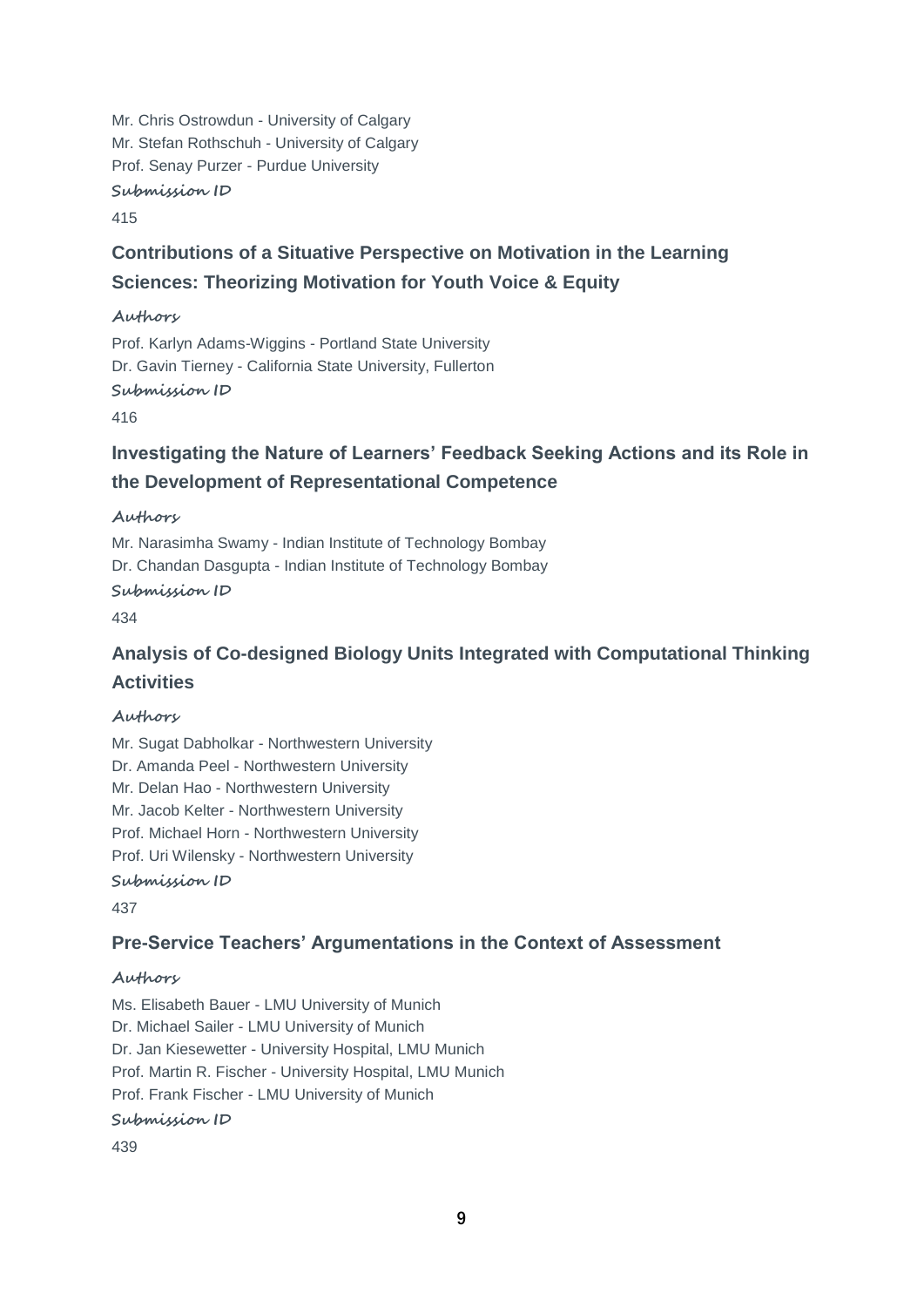### **Former Students' Perspectives on the Value of Computing Education Programs**

### **Authors**

Ms. Melissa Perez - University of Michigan - Ann Arbor Prof. Patricia Garcia - University of Michigan - Ann Arbor Prof. Barbara Ericson - University of Michigan - Ann Arbor **Submission ID**

#### 442

# **Examining How Youth Build Comparative Models in Storytelling With Large, Complex Data and Visualization Tools**

#### **Authors**

Dr. Jennifer Kahn - University of Miami Dr. Shiyan Jiang - North Carolina State University **Submission ID**

449

### **Challenges and opportunities in teaching and learning data literacy through art**

#### **Authors**

Dr. Camillia Matuk - New York University Dr. Kayla DesPortes - New York University Ms. Anna Amato - New York University Dr. Megan Silander - Center for Children and Technology, EDC Dr. Ralph Vacca - Fordham University Dr. Veena Vasudevan - New York University Dr. Peter J. Woods - Rossier School of Education, University of Southern California **Submission ID** 454

### **Reasoning about Equations with Tape Diagrams: Insights from Math Teachers and College Students**

#### **Authors**

Ms. Anna Bartel - University of Wisconsin - Madison

Ms. Elena Silla - University of Wisconsin - Madison

Mr. Nicholas Vest - University of Wisconsin - Madison

Mr. Tomohiro Nagashima - Carnegie Mellon University

Dr. Vincent Aleven - Carnegie Mellon University

Dr. Martha Alibali - University of Wisconsin - Madison

### **Submission ID**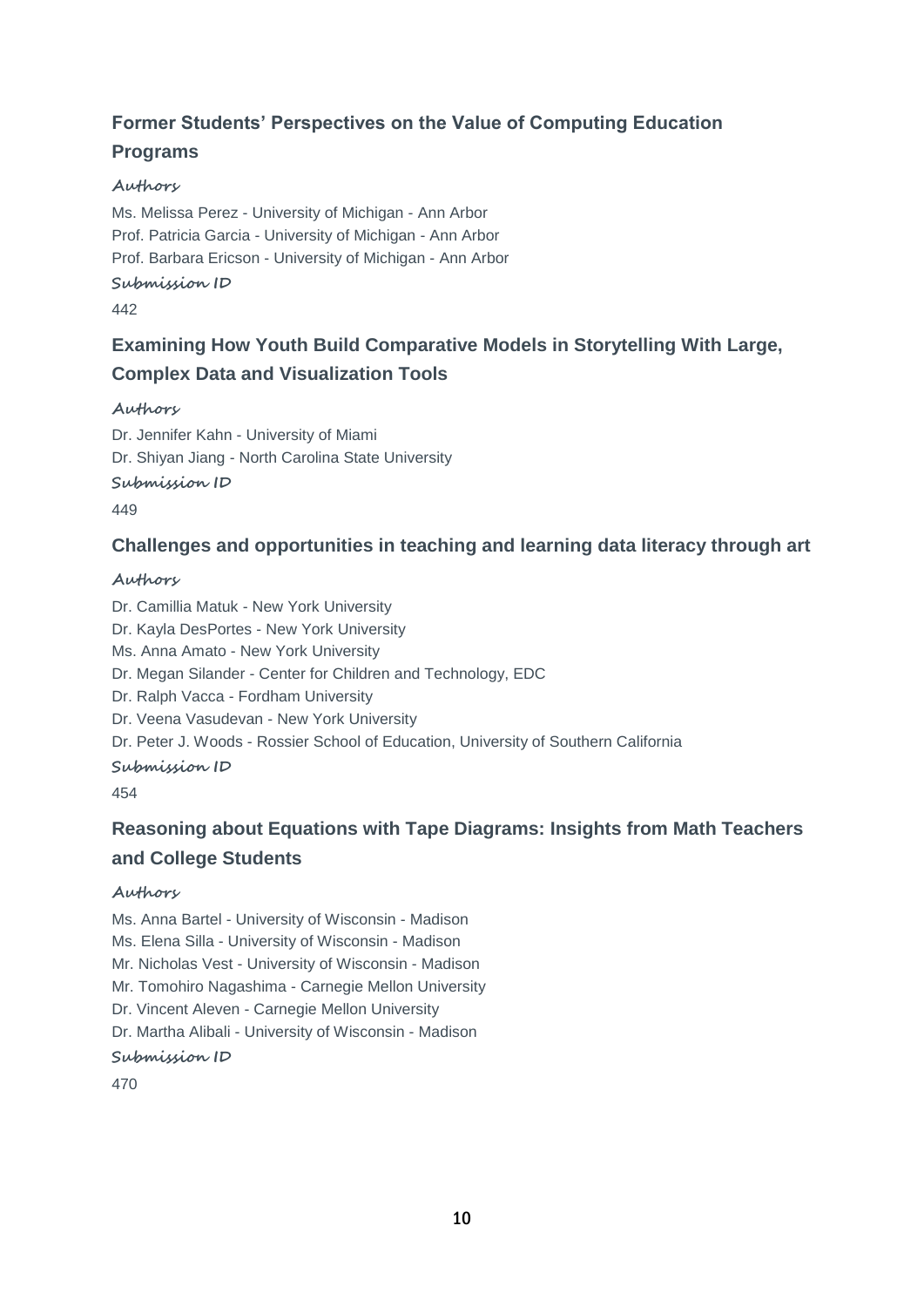# **Student Epistemic Agency and Coherence-seeking through Laboratory Experiments**

### **Authors**

Dr. Lisa Hardy - Concord Consortium Dr. Colin Dixon - BSCS Science Learning **Submission ID**

481

# **(Re)presenting Nature: Sixth Graders' Place-based Field Trip Experience through Restorying**

#### **Authors**

Ms. Lili Yan - Utah State Univesity Dr. Breanne K. Litts - Utah State Univesity Mr. Mckay Colleni - Utah State Univesity Ms. Devon Isaacs - Utah State Univesity Dr. Melissa Tehee - Utah State Univesity Mr. Stuart Baggaley - Edith Bowen Laboratory School Ms. Jennifer Jenkins - Edith Bowen Laboratory School **Submission ID**

489

### **Connecting with Computer Science: Two Case Studies of Restorying CS Identity with Electronic Textile Quilts**

### **Authors**

Ms. Mia Shaw - Penn Graduate School of Education Dr. Yasmin Kafai - University of Pennsylvania Ms. Yi Zhang - University of Pennsylvania Ms. GaYeon Ji - University of Pennsylvania Mr. Renato Russo - Teachers College, Columbia University Ms. Ammarah Aftab - University of Pennsylvania **Submission ID**

496

### **Computational Art Ecologies**

#### **Authors**

Ms. Gabriella Anton - Northwestern University Prof. Uri Wilensky - Northwestern University

**Submission ID**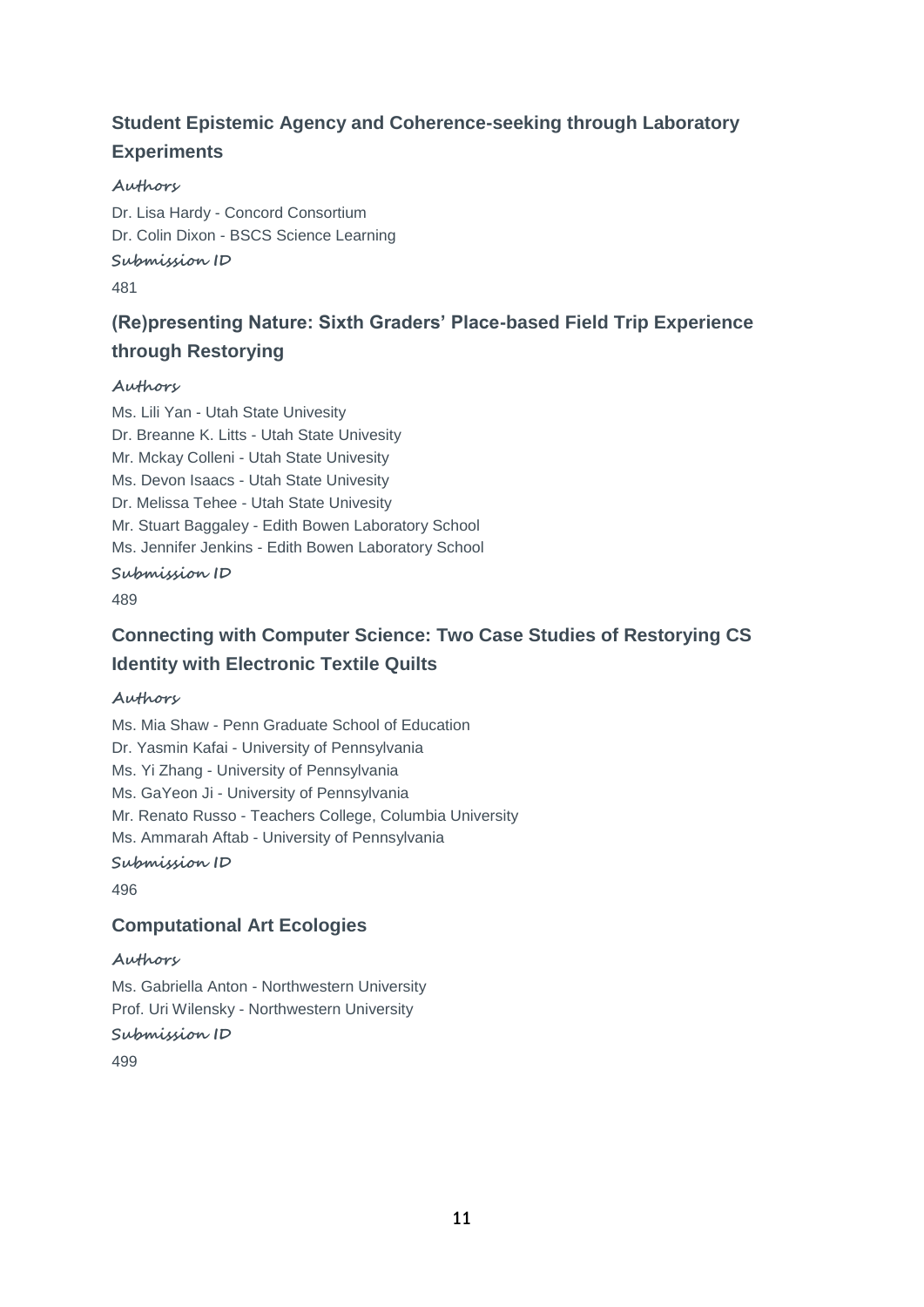### **Language, modeling, and power: A methodology for analyzing discourse in interaction**

### **Authors**

Mr. Max Sherard - University of Texas Dr. Anthony Petrosino - Southern Methodist University

### **Submission ID**

508

### **Sustaining Community and Relationships with Black and Latina Girls in an Out-of-School STEAM Learning Program during a Global Crisis**

#### **Authors**

Dr. Naomi Thompson - Northwestern University Ms. Bo Ju - DePaul University Dr. Sheena Erete - DePaul University Dr. Denise Nacu - DePaul University Dr. Nichole Pinkard - Northwestern University **Submission ID** 511

# **Caregivers' Role-taking during the Use of Discussion Prompts in At-Home Engineering Kits**

**Authors** Dr. Soo Hyeon Kim - Indiana University-IUPUI Dr. Jungsun Kim - Indiana University **Submission ID** 520

### **Embodied Design versus Dynamic Visualization: Benefits for a Far Transfer Problem Solving in Trigonometry**

**Authors**

Dr. Anna Shvarts - Utrecht University Ms. Gitte van Helden - Delft University of Technology **Submission ID**

527

### **Mobile Augmented Reality in the Backyard: Families' Outdoor Spaces as Sites of Exploration about Pollinators**

### **Authors**

Dr. Heather Toomey Zimmerman - Pennsylvania State University Dr. Susan M. Land - Pennsylvania State University Ms. Yu-Chen Chiu - Pennsylvania State University Ms. Lillyanna Faimon - Pennsylvania State University Mr. Jeff WIlliams - Pennsylvania State University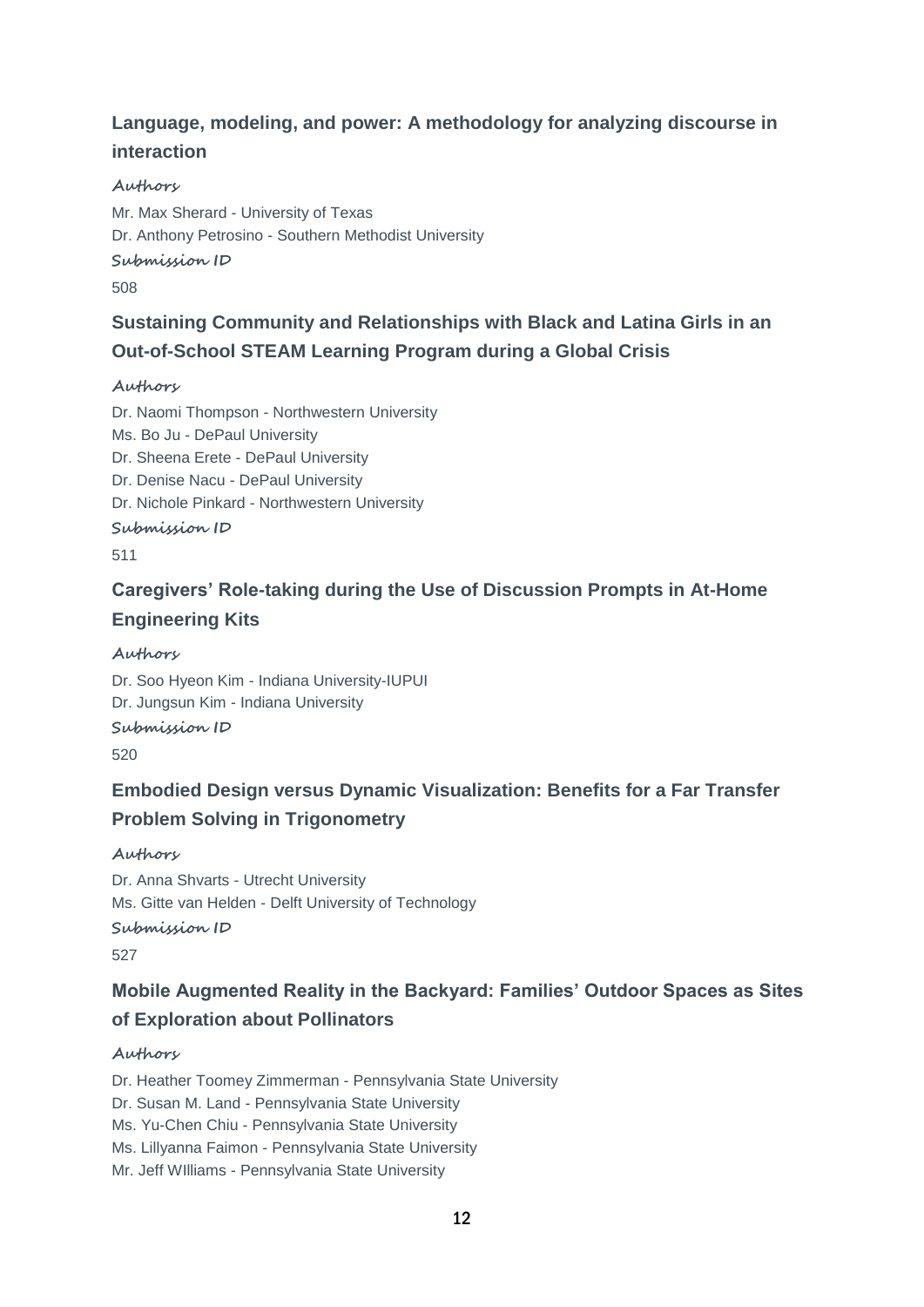Ms. Katharine E. Grills - Pennsylvania State University Dr. Lucy R. McClain - Pennsylvania State University **Submission ID** 528

# **Impact and Resilience: A Survey of Youth-serving Organizations During the Pandemic**

#### **Authors**

Ms. Caitlin Martin - CKM Consulting Dr. Sheena Erete - DePaul University **Submission ID**

543

### **The Disciplinary Nature of Science Teachers' Talk in the Process of Formative Assessment Design**

#### **Authors**

Dr. Sara Heredia - University of North Carolina at Greensboro Dr. Erin Furtak - University of Colorado Boulder Dr. Deb Morrison - University of Washington Dr. Alexander Groschner - Freidrich Schiller University **Submission ID** 546

### **"I kept going because we were close": Deepening understandings of the relational work of RPPs**

### **Authors**

Ms. Kristina Stamatis - University of Colorado Boulder Dr. Ung-Sang Lee - University of California, Los Angeles

**Submission ID**

552

### **Seeing Learning Sciences Research as Modeling**

**Authors** Dr. Jeremy Roschelle - Digital Promise **Submission ID** 567

# **The Invisibility Issue: High School Students' Informal Conceptions of Everyday Physical Computing Systems**

**Authors** Ms. Gayithri Jayathirtha - Penn Graduate School of Education Dr. Yasmin Kafai - University of Pennsylvania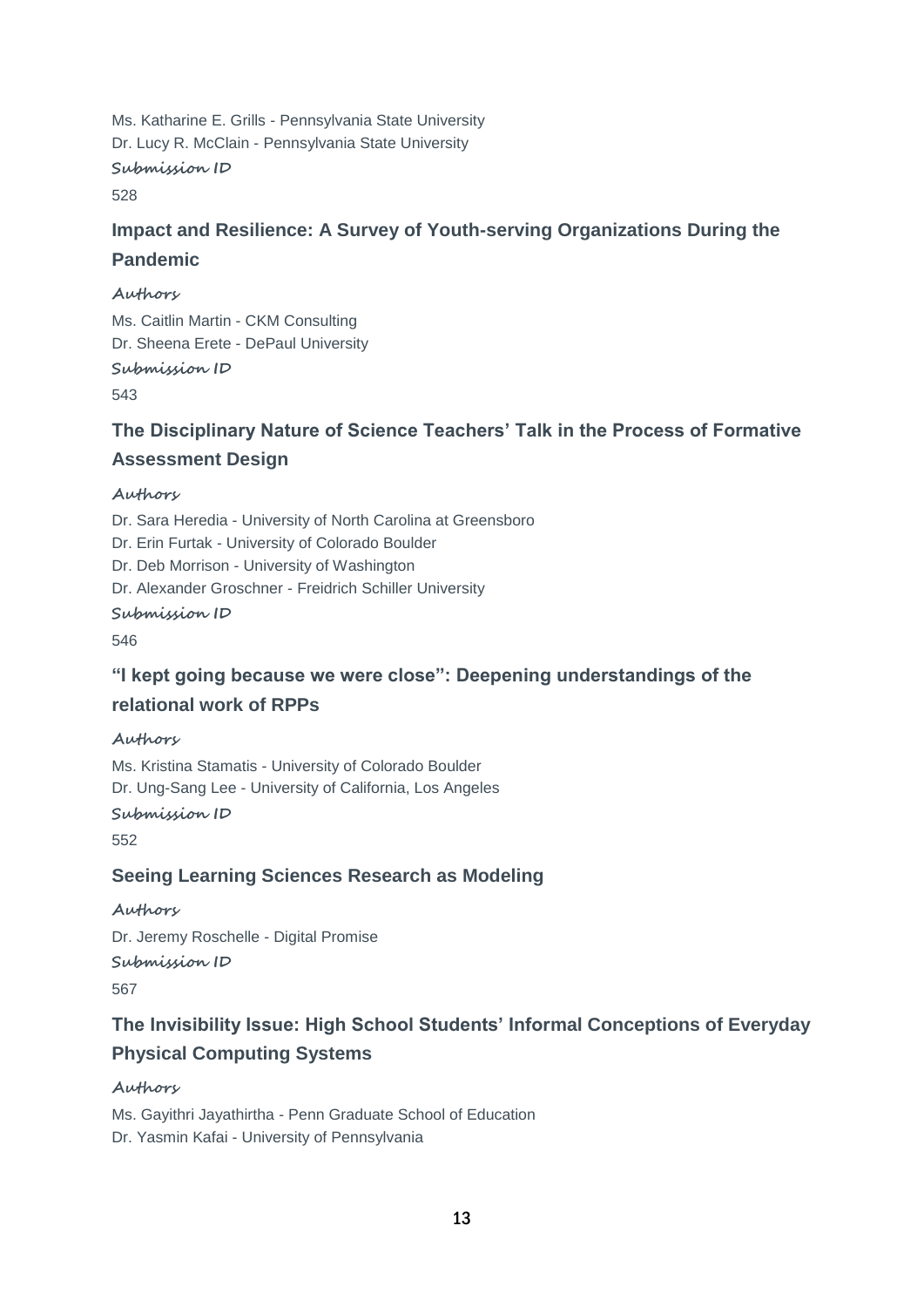**Submission ID**

573

### **Characterizing Student Theory Building in Computational Modeling**

#### **Authors**

Dr. Hillary Swanson - Utah State Univesity Prof. Bruce Sherin - Northwestern University Prof. Uri Wilensky - Northwestern University **Submission ID**

574

# **Student Perceptions in a Formal Makerspace: A Case Study of Two High School Senior Students and their Collaboration on a Computer-Aided Design Project**

### **Authors**

Ms. Sarah Lilly - University of Virginia Ms. Sarah Shepherd - University of Virginia Ms. Anne McAlister - University of Virginia Dr. Jennifer Chiu - University of Virginia

### **Submission ID**

575

# **Collaborative Data Engineering: Strategies to Support Macro-level Exploration of Youth Learning Ecosystems**

### **Authors**

Dr. Nichole Pinkard - Northwestern University Ms. Caitlin Martin - CKM Consulting Dr. Ugochi Jones - Jones Technical Enterprises, LLC

#### **Submission ID**

588

### **From "Uh oh" to "I'm curious if": Changes in Teachers' Stance Over Time**

### **Authors**

Ms. Sarah Larison - Northwestern University Dr. Miriam Sherin - Northwestern University

**Submission ID**

600

# **Spatial Negotiation of Graffiti Artists: Pedagogical Actions in the Interest of Publicness**

### **Authors**

Dr. Beaumie Kim - University of Calgary Mr. Wing Ho - Independent Researcher/Artist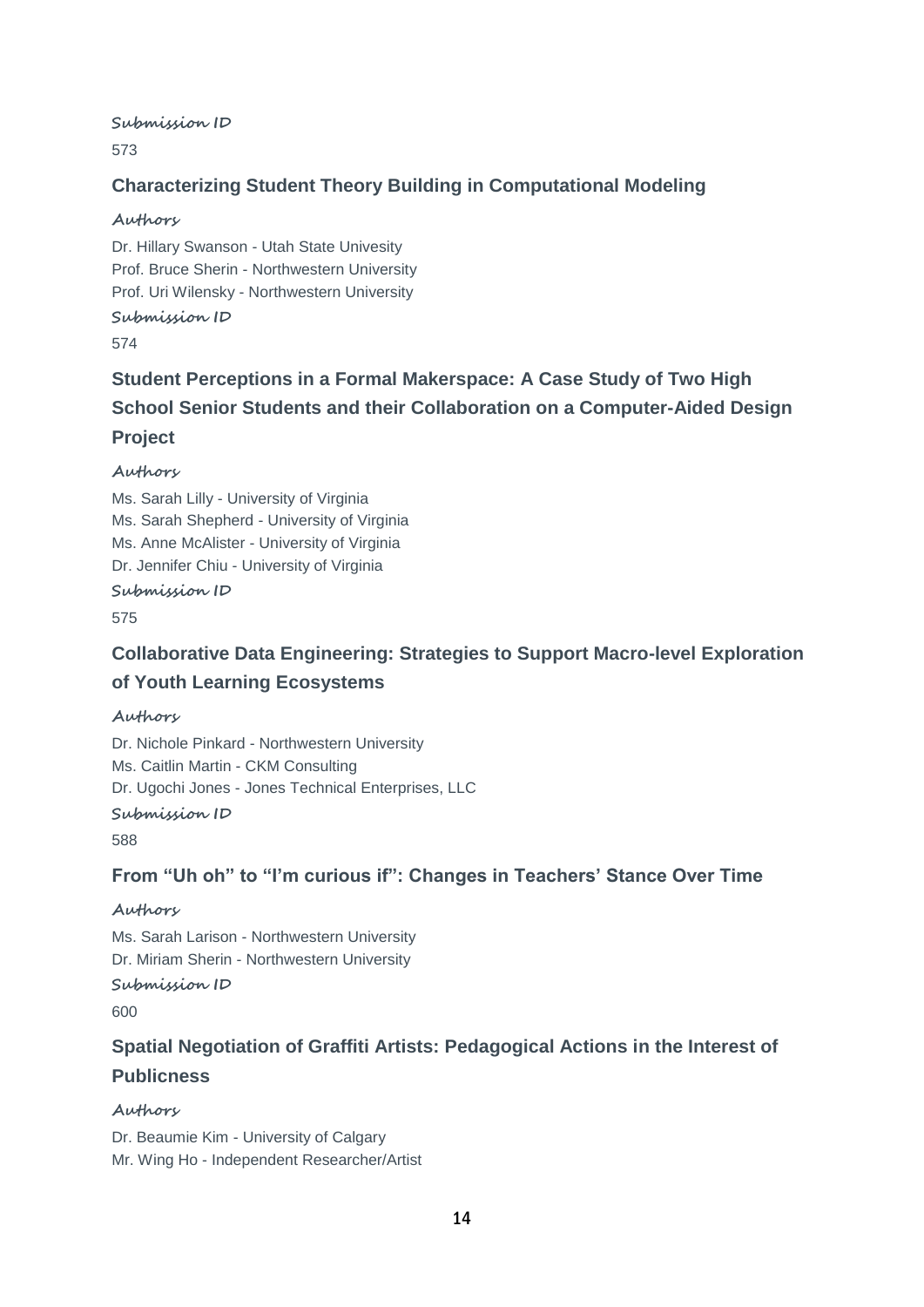**Submission ID**

601

# **Scientific Modeling Practices Through Perspective Taking in a Mixed Reality Embodied Learning Environment**

#### **Authors**

Ms. Morgan Vickery - Indiana University Dr. Joshua Danish - Indiana University Ms. Xintian Tu - Indiana University Ms. Mengxi Zhou - Indiana University

### **Submission ID**

623

### **Teacher Frameworks about Students' Capacity to Engage in Science Discussions**

#### **Authors**

Dr. Sherice Clarke - University of California San Diego Ms. Ashley BATCHELOR - University of California San Diego Ms. Vivian Leung - University of California San Diego

### **Submission ID**

626

### **Identifying Young Girls' Maker Practices: The Case of Doll Makeovers**

**Authors** Dr. Priyanka Parekh - Transylvania University **Submission ID** 631

### **Improvisational Dance as Enactive Cognition**

**Authors**

Mrs. Lindsay Lindberg - University of California, Los Angeles Dr. Ananda Marin - University of California, Los Angeles **Submission ID**

639

### **Integrating Data Literacy into Secondary School Science: An Exploratory Study of a Pilot Professional Development**

#### **Authors**

Ms. Kate Miller - University of Pennsylvania Dr. Susan Yoon - University of Pennsylvania Ms. Jooeun Shim - university of penn Dr. Amanda Cottone - University of Pennsylvania **Submission ID**